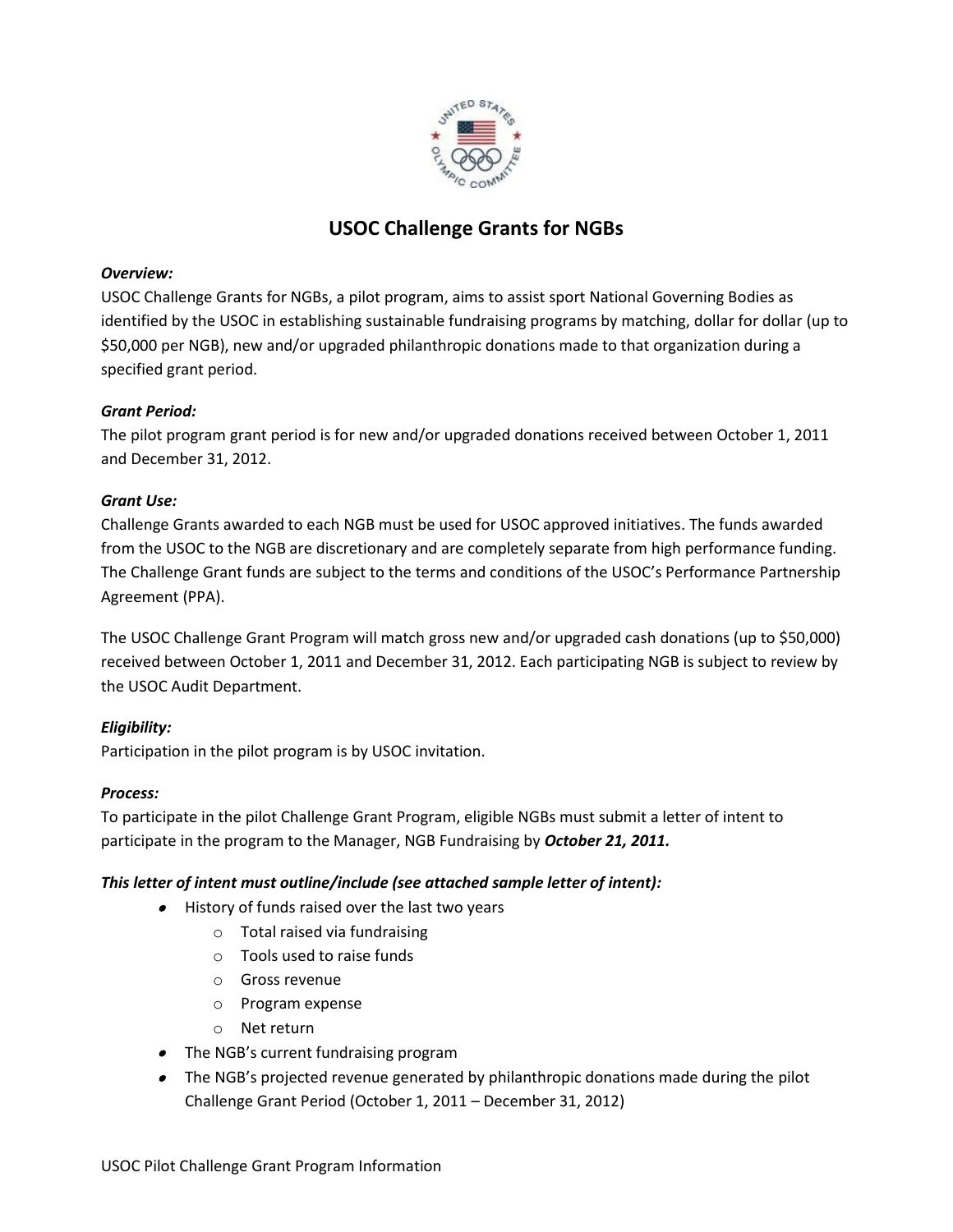- Three benchmarks of success due to the Challenge Grant as defined by the NGB
- Submit 2010 IRS Form 990 and 2010 audited financial statements

Once the letter of intent is processed and approved, the Manager, NGB Fundraising will be available to help the NGBs build a program enabling each NGB to make best use of this pilot Challenge Grant opportunity.

# *Requirements:*

- Participating NGBs must have met all current reporting requirements of the USOC and continue to meet all requirements throughout the grant period.
- Participating NGBs must be in compliance with USOC PPA.
- It is expected that NGBs will raise funds in the most financially efficient way possible. This includes staying within the industry standards of cost per dollar raised in a range of \$0.15 -\$0.50.
- Once approved to participate in the program, all progress reports must be received on time.

# *Reporting:*

To participate in the Challenge Grant Program, each NGB must submit three progress reports outlining:

- Fundraising activities to date
- Amounts and sources of donations
	- o Gross revenue
	- o Program expense
	- o Net return
	- o Cost per dollar raised (expense divided by gross)
- Update on how funds are being used
- Samples of fundraising vehicles (brochure, direct mail, etc.)

The progress reports must be received by the Manager, NGB Fundraising by:

- Friday, January 13, 2012 (for gifts received between October 1, 2011 through December 31, 2011)
- Friday, May 18, 2012 (for gifts received between January 1, 2012 April 30, 2012)
- Friday, January 11, 2013 (for gifts received between May 1, 2012 December 31, 2012)

The Manager, NGB Fundraising will review all reports and assist NGBs on achieving their highest fundraising potential throughout the grant period.

#### *Grant payments:*

The USOC will match new and upgraded contributions raised by participating NGBs (up to \$50,000) between October 1, 2011 and December 31, 2012 upon receipt of each completed progress report. It may take up to 30 days for USOC payment to be received by the NGB.

#### *Communication:*

Once NGBs receive confirmation of participation in the Inaugural USOC Challenge Grant Program, each NGB is encouraged to publicize their participation in order to generate philanthropic donations.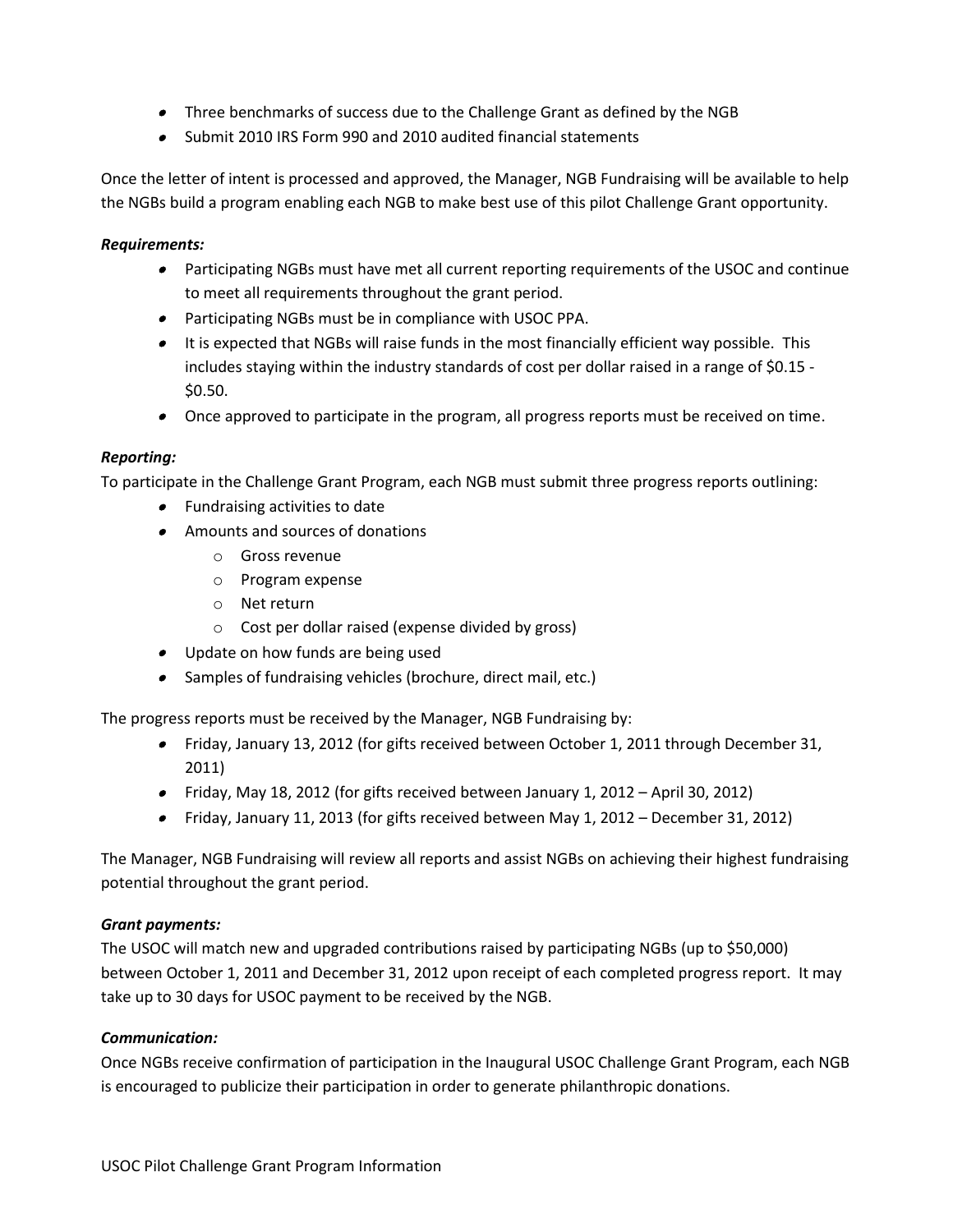**Please note:** All materials bearing USOC properties must be submitted to the USOC for advance approval. NGBs may not use or release any such materials without the prior written approval of the USOC. NGB use of Olympic Marks or terminology on fundraising materials cannot create confusion regarding which organization the donor is supporting.

# *Future Grant Opportunities*

This pilot program is being used to measure NGB interest and participation in a challenge grant program. The 2011/2012 Challenge Grant program is a pilot program that the USOC hopes to expand in coming years. The Challenge Grant program will be reviewed and evaluated by the USOC after the pilot program concludes.

Each eligible NGB is encouraged to take full advantage of the pilot Challenge Grant Opportunity. For more information or questions, please contact:

Martha Johnson, Manager, NGB Fundraising 719.866.2553 (office) 719.238.8613 (cell) Martha.Johnson@usoc.org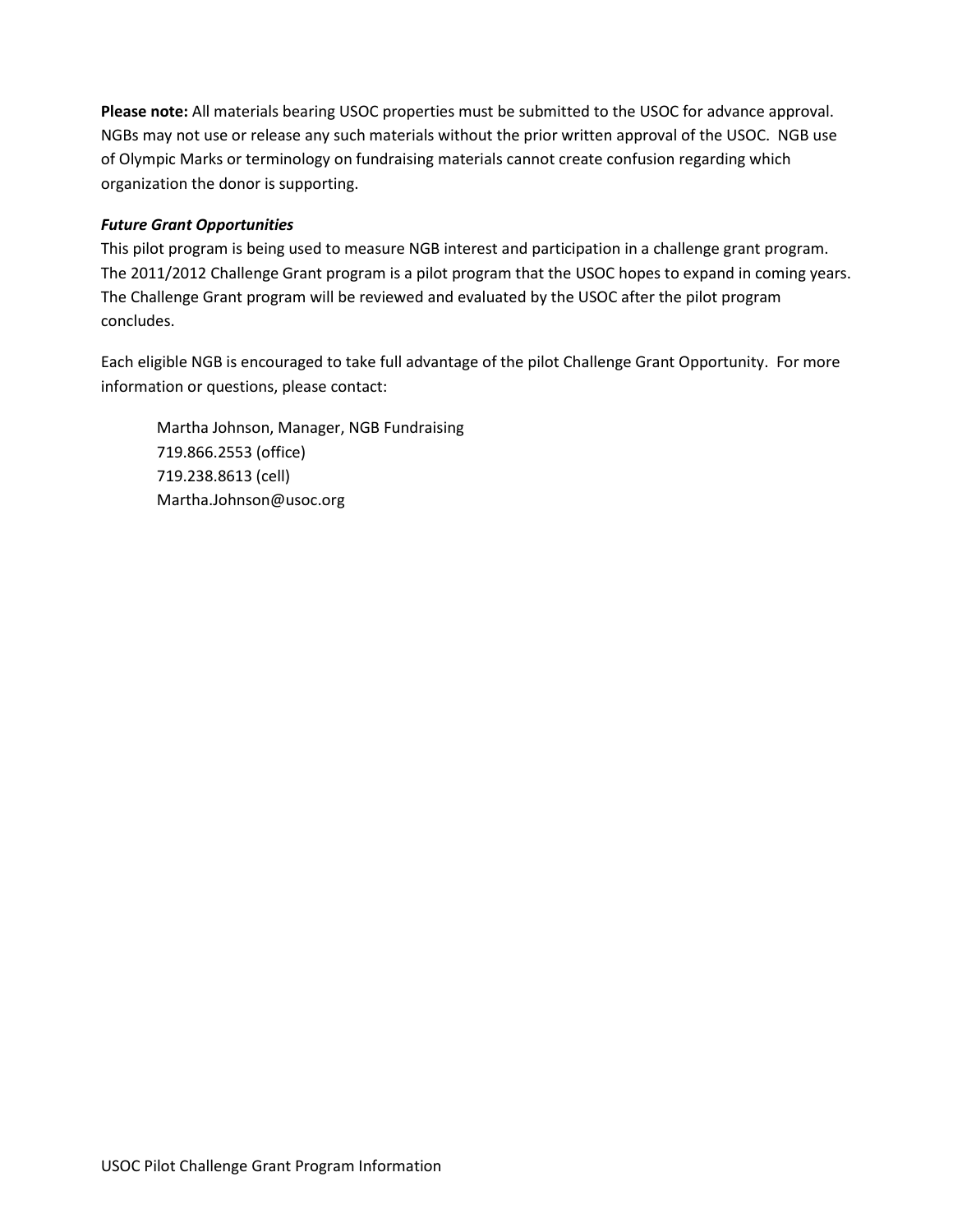# *SAMPLE LETTER OF INTENT USOC Challenge Grants for NGBs*

Dear Manager, NGB Fundraising:

Please accept this letter and attachments as MY ORGANIZATION's letter of intent to participate in the pilot Challenge Grant program through the USOC.

Over the last two years, MY ORGANIZATION has been working to bring in dollars through a fundraising program using both direct mail and online giving. See totals from each below, as well as our goals for the grant period.

| 2009 Fundraising History                 |           |
|------------------------------------------|-----------|
| Direct Mail (1 year-end mailing):        | \$6,240   |
| Online Giving (1 email appeal):          | \$1,375   |
| TOTAL 2009 Gross Revenue Raised:         | \$7,615   |
| TOTAL 2009 Program Costs:                | (52, 666) |
| <b>TOTAL 2009 Net Return:</b>            | \$4,949   |
| 2010 Fundraising History                 |           |
| Direct Mail (1 year-end mailing):        | \$7,425   |
| Online Giving (3 email appeals):         | \$3,220   |
| TOTAL 2010 Gross Revenue Raised:         | \$10,645  |
| TOTAL 2010 Program Costs                 | (53,500)  |
| <b>TOTAL 2010 Net Return:</b>            | \$7,154   |
| 2011/2012 Grant Period Fundraising Goals |           |
| Direct Mail (2 mailings):                | \$12,000  |
| Online Giving (4 email appeals):         | \$6,500   |
| Fundraising Events (1 event):            | \$3,500   |
| TOTAL 2011/2012 Projected Gross Revenue: | \$22,000  |
| TOTAL 2011/2012 Projected Program Costs: | (57,000)  |
| TOTAL 2011/2012 Projected Net Return:    | \$15,000  |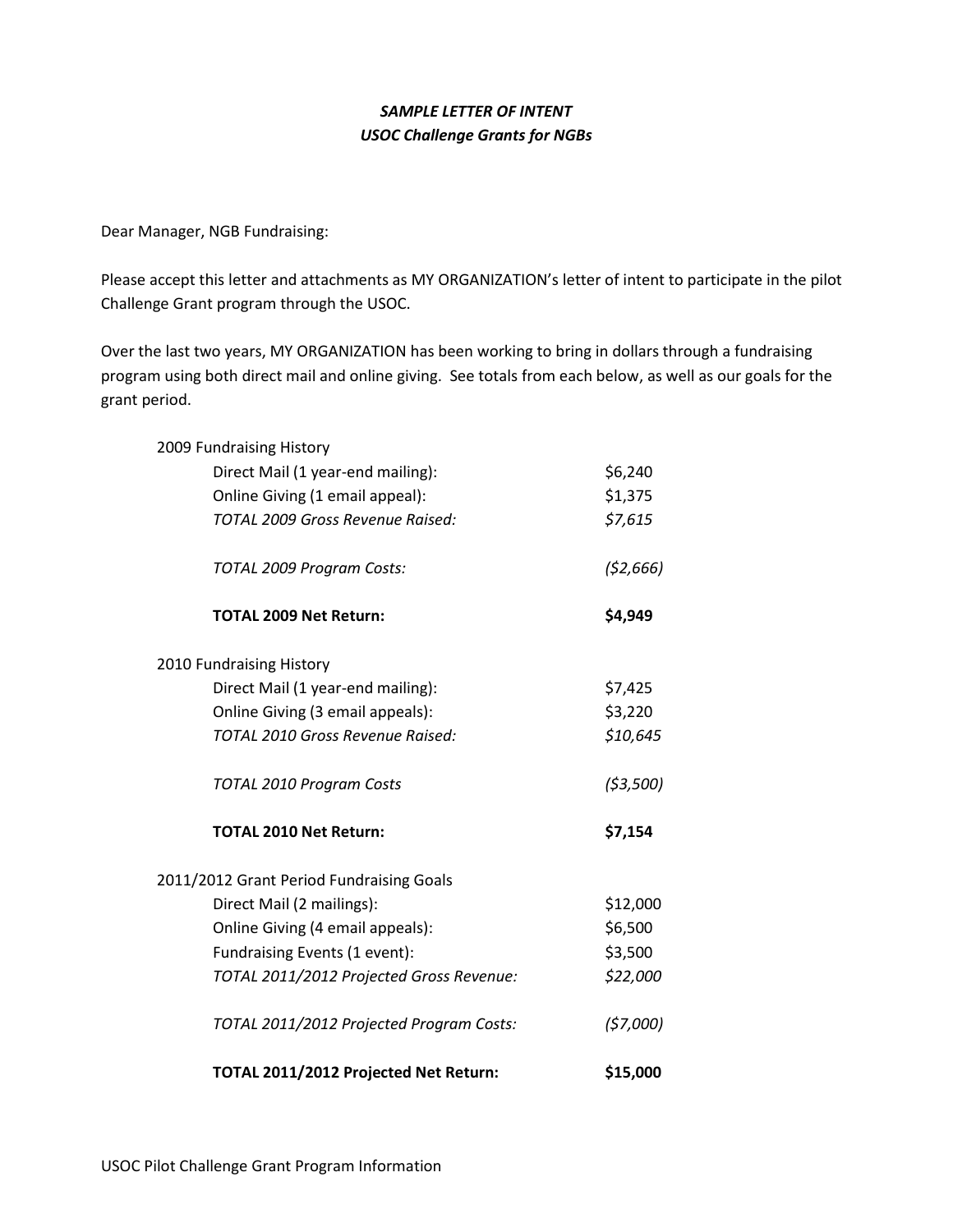During the grant period (October 1, 2011 – December 31, 2012), MY ORGANIZATION has made it a goal to increase dollars raised to \$22,000. We plan raise this money by continuing our direct mail and online giving programs as well as sending out an additional mailing to our highest, most consistent donors, asking out board members for financial support and applying for grants.

While there is a Foundation in existence that currently helps MY ORGANIZATION with funding, the Foundation does not fundraise.

MY ORGANIZATION's three measurements of success for the Challenge Grant Program are:

- The Challenge Grant will help MY ORGANIZATION pay its entire operating budget by 2012
- MY ORGANIZATION will be able to take our part time National Team Coach to full time
- MY ORGANIZATION will have built a base of 250 donors, up from 15 active donors today

Enclosed please find MY ORGANIZATION's most recent IRS Form 990 and audited financial statements.

Please let me know if you need any additional information from me or MY ORGANIZATION.

Sincerely,

John Smith Executive Director MY ORGANIZATION